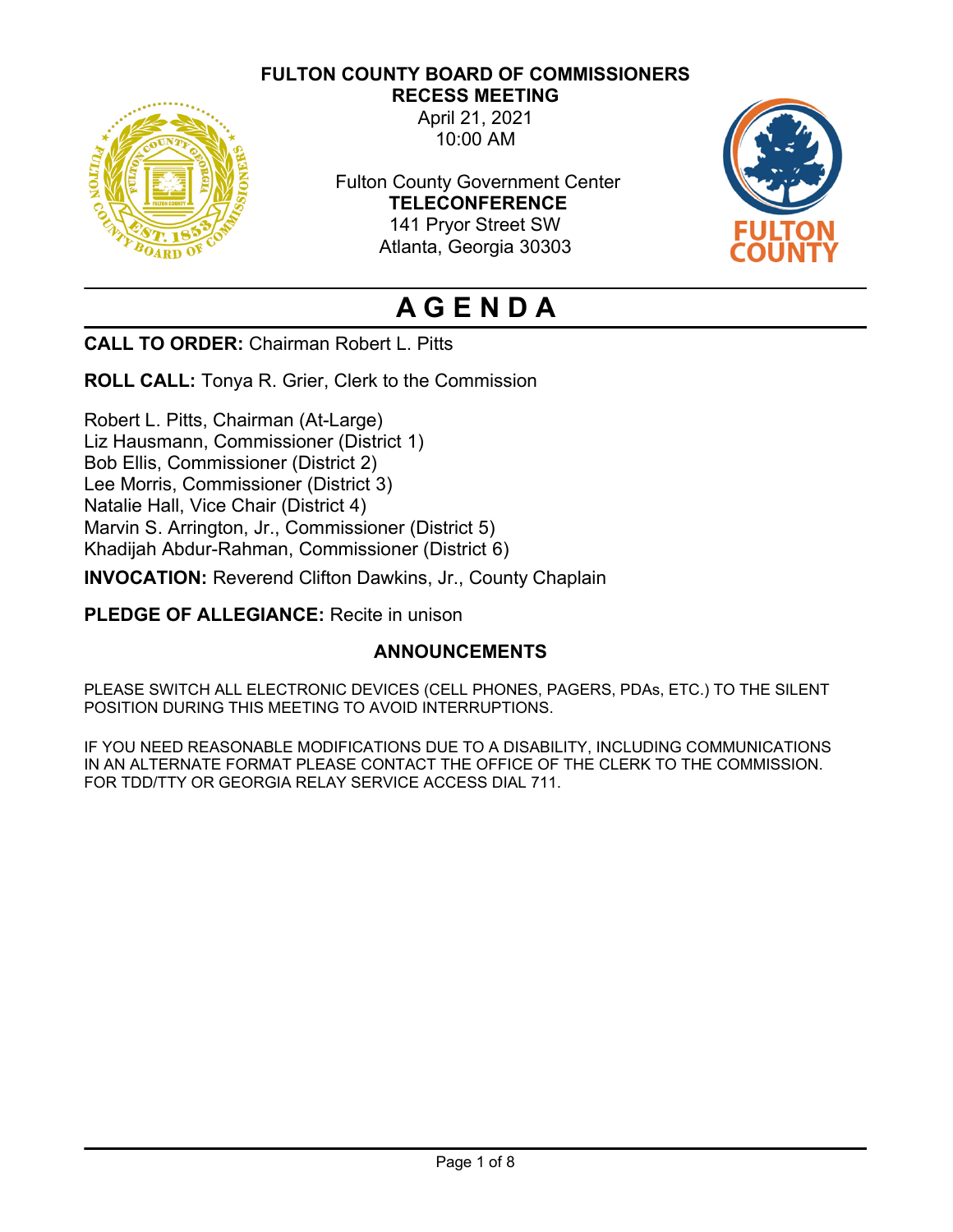## **CONSENT AGENDA**

## **[21-0286](http://fulton.legistar.com/gateway.aspx?m=l&id=/matter.aspx?key=1910) Board of Commissioners**

Adoption of the Consent Agenda - All matters listed on the Consent Agenda are considered routine by the County Commission and will be enacted by one motion. No separate discussion will take place on these items. If discussion of any Consent Agenda item is desired, the item will be moved to the Recess Meeting Agenda for separate consideration.

#### **[21-0287](http://fulton.legistar.com/gateway.aspx?m=l&id=/matter.aspx?key=1911) Board of Commissioners**

Proclamations for Spreading on the Minutes.

Proclamation recognizing "Eagle Scout Larsen Wright Appreciation Day." **(Hausmann)** April 24, 2021

Proclamation recognizing "Eagle Scout Nishanth Chandran Appreciation Day." **(Hausmann)** April 24, 2021

Proclamation recognizing "Eagle Scout Sahil Nanda Appreciation Day." **(Hausmann)** April 24, 2021

Proclamation recognizing "Eagle Scout Sahaj Nanda Appreciation Day." **(Hausmann)** April 24, 2021

## **Commissioners' District Board Appointments**

#### **[21-0288](http://fulton.legistar.com/gateway.aspx?m=l&id=/matter.aspx?key=1912) Board of Commissioners**

FULTON COUNTY CITIZENS COMMISSION ON THE ENVIRONMENT

Term = 4 Years

Term below expired: 12/31/2020 Adrianne Serrano Proeller **(Arrington)**

## **Commissioner Arrington has nominated Adrianne Serrano Proeller for a District reappointment to a term ending December 31, 2024.**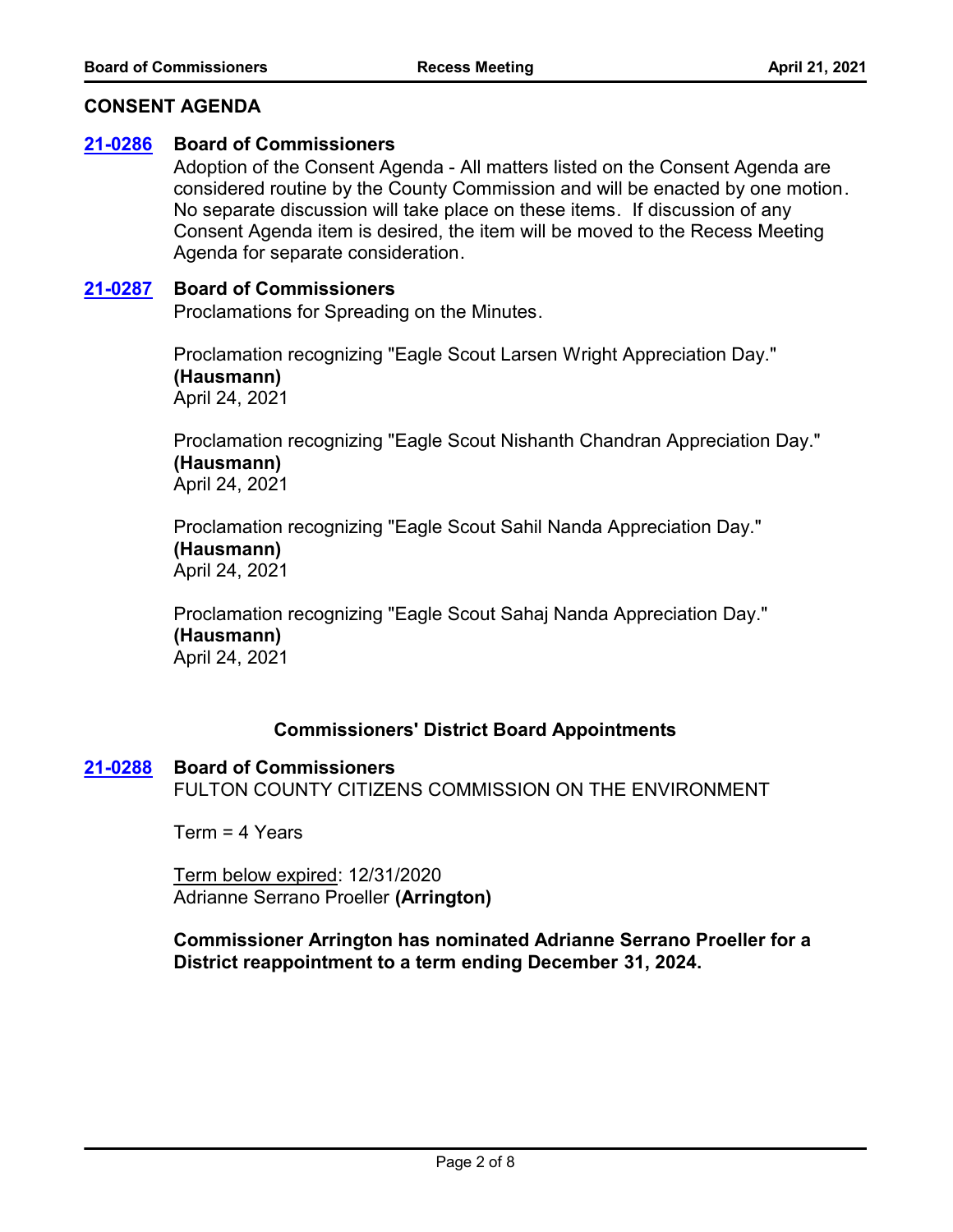# **[21-0289](http://fulton.legistar.com/gateway.aspx?m=l&id=/matter.aspx?key=1920) Board of Commissioners**

COMMISSION ON DISABILITY AFFAIRS

Term = 2 Years

Term below expired: 12/31/2020 Yvette Pollard **(Arrington)**

**Commissioner Arrington has nominated Dr. Jane Ridley for a District appointment to a term ending December 31, 2022**.

# **Open & Responsible Government**

## **[21-0290](http://fulton.legistar.com/gateway.aspx?m=l&id=/matter.aspx?key=1577) Finance**

Ratification of March 2021 Grants Activity Report

## **[21-0291](http://fulton.legistar.com/gateway.aspx?m=l&id=/matter.aspx?key=1805) Real Estate and Asset Management**

Request approval of a Water Vault Easement Dedication of 161.7 square feet to Fulton County, a political subdivision of the State of Georgia, from WB Holdings Stonewood, LLC for the purpose of constructing the Dunkin Donuts Cogburn Road Project at 670 North Main Street, Alpharetta, Georgia 30009.

#### **[21-0292](http://fulton.legistar.com/gateway.aspx?m=l&id=/matter.aspx?key=1806) Real Estate and Asset Management**

Request approval of a Water Line Easement Dedication of 26,407 square feet to Fulton County, a political subdivision of the State of Georgia, from TJ & KJ Properties, LLC for the purpose of constructing the Pinemont Subdivision Project at 12375 Douglas Road, Alpharetta, Georgia 30005

#### **[21-0293](http://fulton.legistar.com/gateway.aspx?m=l&id=/matter.aspx?key=1849) Purchasing and Contract Compliance**

Request approval to accept a name change and authorizing the Department of Purchasing & Contract to reflect the name change of Massachusetts Mutual Life Insurance Company ("Mass Mutual") to Great-Westlife & Annuity Insurance Company ("Great-West") which operates primarily as Empower Retirement, LLC ("Empower"). Effective upon BOC approval.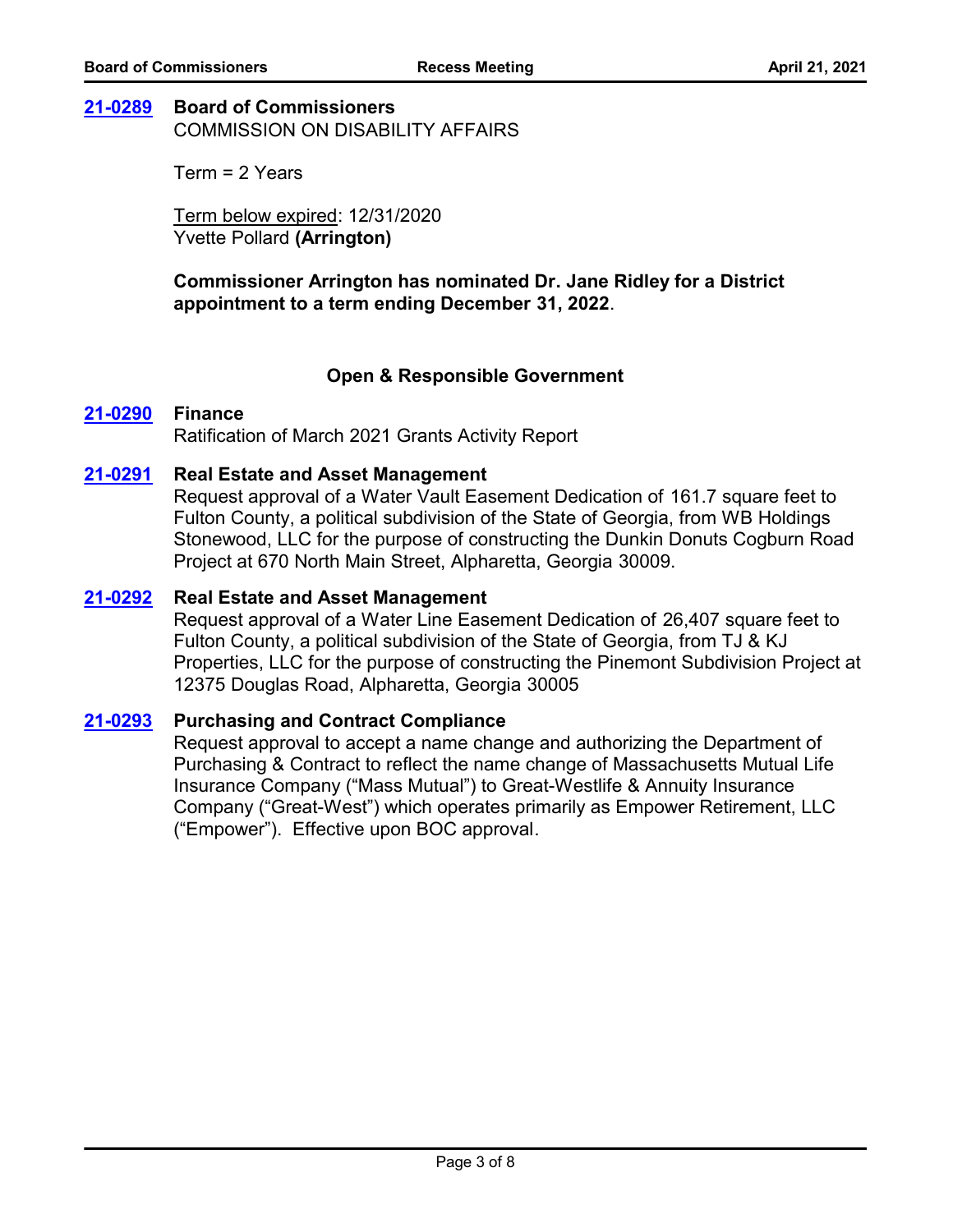## **Health and Human Services**

# **[21-0294](http://fulton.legistar.com/gateway.aspx?m=l&id=/matter.aspx?key=1815) Community Development**

Requested approval of cooperative purchasing - Department of Community Development, City of Santa Monica, CA, in an amount not to exceed \$248,019.51 with Pathways Community Network, dba Pathways MISI, to manage and provide assistance to the Fulton County's GA 502 Continuum of Care's (CoC) Homeless Management Information System (HMIS) data management administration and processes. This is 100% Grant Funded. The approval of this agenda item will also authorize the Chairman to execute any future documents related to this grant.

## **[21-0295](http://fulton.legistar.com/gateway.aspx?m=l&id=/matter.aspx?key=1833) Public Works**

Approval of Memorandum of Agreement between Fulton County and the Georgia Environmental Finance Authority (GEFA), for continued participation in the GEFA's WaterFirst Community Program. The contract is effective January 1, 2021 through December 31, 2025.

## **Justice and Safety**

## **[21-0296](http://fulton.legistar.com/gateway.aspx?m=l&id=/matter.aspx?key=1867) Superior Court Clerk**

Request approval to amend Resolution 18-0168 authorizing the creation of a Fulton County Superior Court Clerk's Technology Fund; and for other purposes.

## **[21-0297](http://fulton.legistar.com/gateway.aspx?m=l&id=/matter.aspx?key=1868) Solicitor General**

Request approval to apply and accept a grant from The University of Georgia School of Public & International Affairs in the amount up to \$24,000.00 for The Fulton County Restorative Justice Summer Internship Program. The Fulton Office of Solicitor-General established relationships with the School of Public & International Affairs which selected Fulton County to host the inaugural legal internship program to expose their students to Restorative Justice and balanced approaches to prosecution. We propose to utilize salary savings to pay the upfront expenses for the summer 2021 intern collaboration between The University of Georgia School of Public & International Affairs (UGA) and The Fulton County Office of Solicitor-General. UGA is providing reimbursable funding through the School of Public & International Affairs pursuant to the award letter that reimburses the costs to Fulton County to engage interns to complete projects related to law, government and public policy. The grant requires a cash match in the amount up to \$24,000.00. The cash match is available in the department's FY 2021 budget. The funding line is 100-400-4000-1000.

## **RECESS MEETING AGENDA**

## **[21-0298](http://fulton.legistar.com/gateway.aspx?m=l&id=/matter.aspx?key=1913) Board of Commissioners**

Adoption of the Recess Meeting Agenda.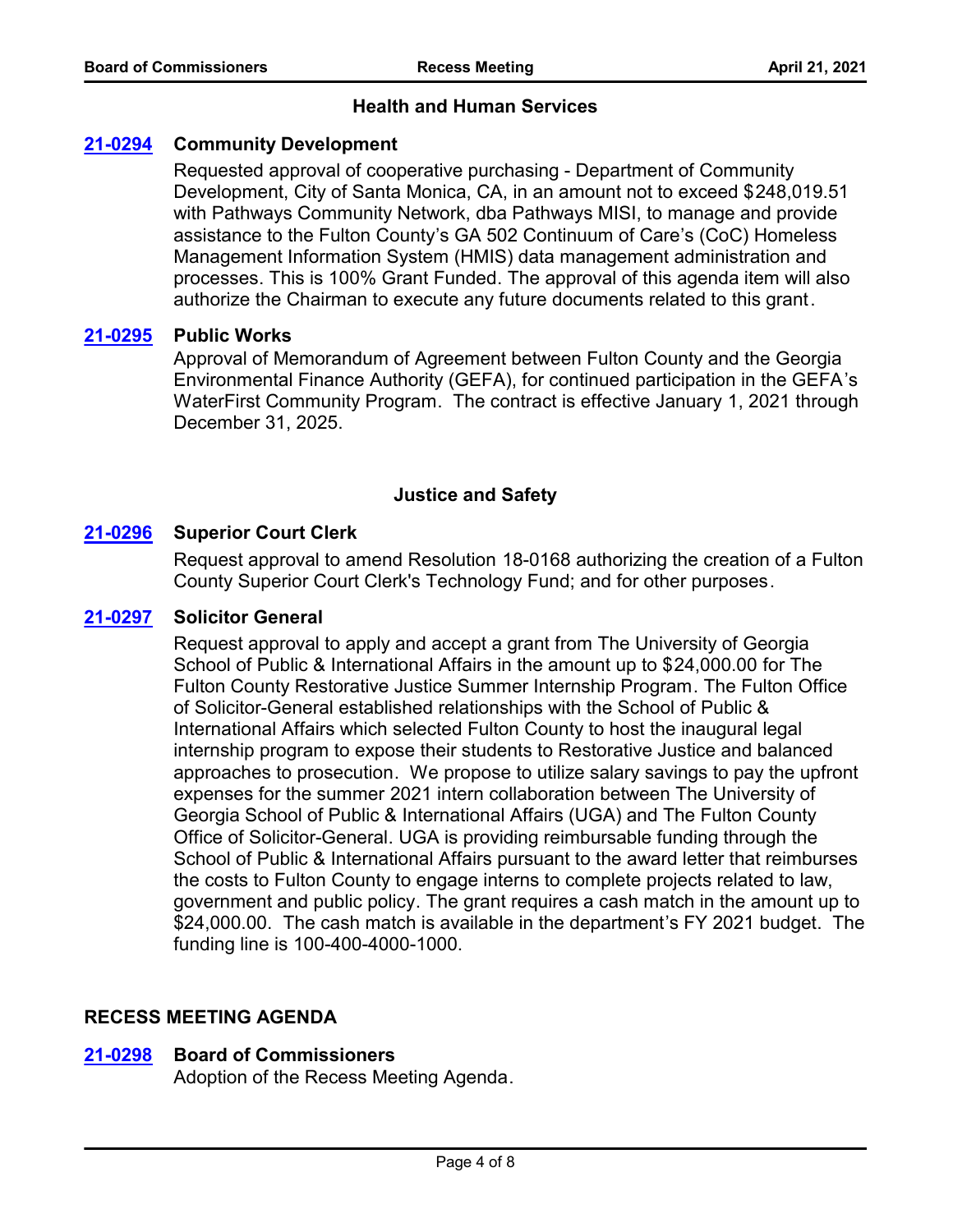## **[21-0299](http://fulton.legistar.com/gateway.aspx?m=l&id=/matter.aspx?key=1914) Clerk to the Commission**

Ratification of Minutes.

Recess Meeting Minutes, March 17, 2021 Regular Meeting Post Agenda Minutes, April 14, 2021

#### Presentation of Proclamations and Certificates **[21-0300](http://fulton.legistar.com/gateway.aspx?m=l&id=/matter.aspx?key=1915) Board of Commissioners**

# **PUBLIC HEARINGS**

## **[21-0301](http://fulton.legistar.com/gateway.aspx?m=l&id=/matter.aspx?key=1916) Board of Commissioners**

Public Comment - Citizens are allowed to voice County-related opinions, concerns, requests, etc. during the Public Comment portion of the Commission meeting. **Speakers will be granted up to two minutes each. Members of the public will not be allowed to yield or donate time to other speakers. The Public Comment portion of the meeting will not exceed 30 minutes at the Regular Meeting, nor will this portion exceed thirty minutes at the Recess Meeting.** Those who could not speak during Public Comment will be allowed to speak first at a subsequent Board meeting. For more information or to arrange a speaking date, contact the Clerk's Office.

# **COUNTY MANAGER'S ITEMS**

## **Open & Responsible Government**

#### **[21-0302](http://fulton.legistar.com/gateway.aspx?m=l&id=/matter.aspx?key=1738) County Manager**

Presentation of COVID-19 Operational Response Update

- Request approval of a Resolution to extend emergency purchasing authority of the Chairman and County Manager for COVID-19 related purchases. **[21-0303](http://fulton.legistar.com/gateway.aspx?m=l&id=/matter.aspx?key=1907) Purchasing and Contract Compliance**
- Request ratification of an emergency procurement County Manager, Countywide Emergency Procurements. **[21-0304](http://fulton.legistar.com/gateway.aspx?m=l&id=/matter.aspx?key=1906) Purchasing and Contract Compliance**

## **[21-0305](http://fulton.legistar.com/gateway.aspx?m=l&id=/matter.aspx?key=1642) Finance**

Presentation, review and approval of April 21, 2021 Budget Soundings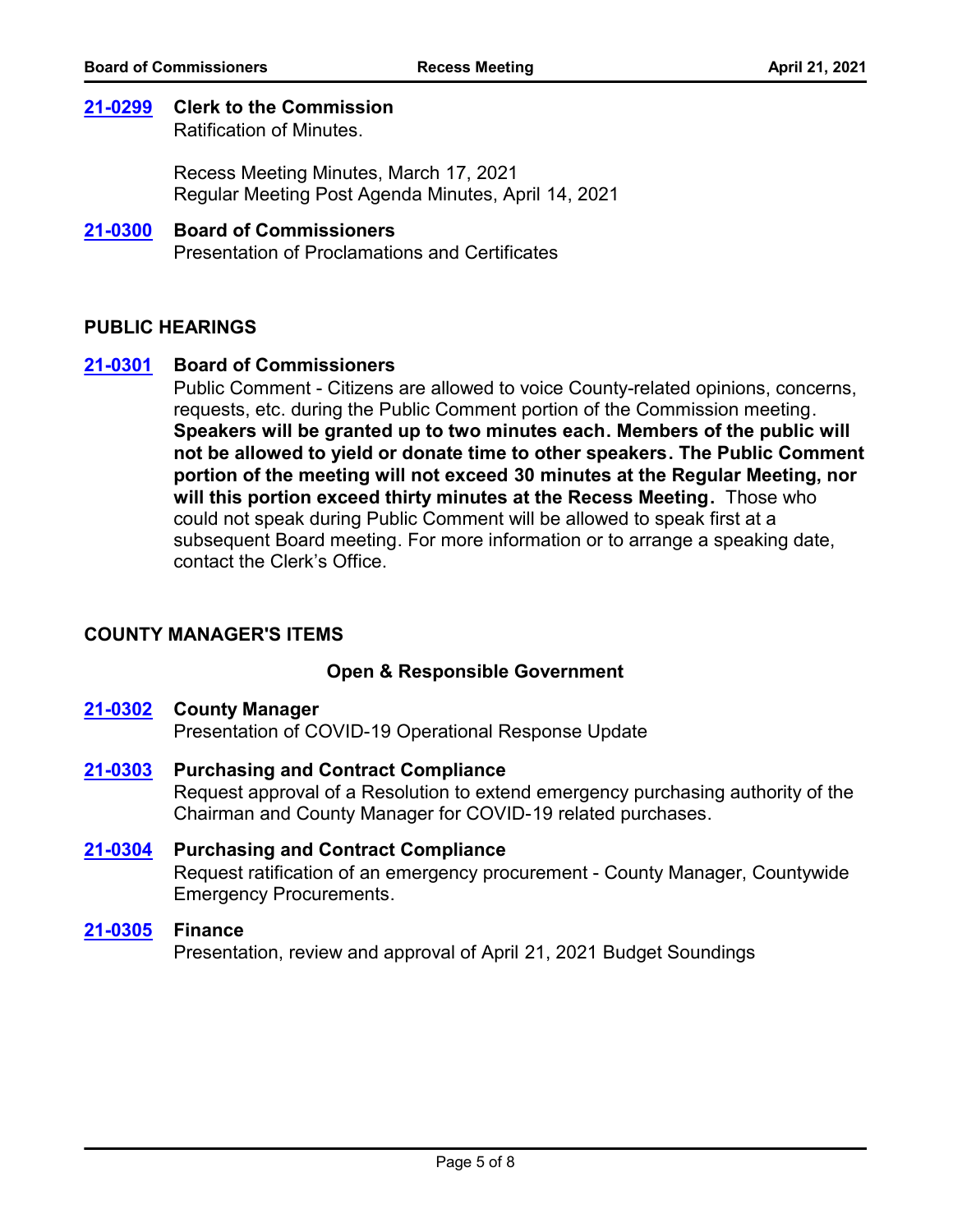# **[21-0246](http://fulton.legistar.com/gateway.aspx?m=l&id=/matter.aspx?key=1839) Real Estate and Asset Management**

Request approval of a Resolution approving a Ground Lease Agreement between Fulton County, Georgia and Brakkam Aviation Management, LLC, a Georgia limited liability company, jointly with The Integral Group, LLC, a Georgia limited liability company, for the purpose of formalizing rental terms for an airport site consisting of approximately 13.879 +/- acres at the Fulton County Executive Airport - Charlie Brown Field; authorizing the Chairman to execute a Ground Lease Agreement and related documents; authorizing the County Attorney to approve the Ground Lease and related documents as to form and make all necessary modifications thereto prior to execution. For 40 years, with two five-year option periods. **(HELD ON 4/14/21)**

# **[21-0306](http://fulton.legistar.com/gateway.aspx?m=l&id=/matter.aspx?key=1821) Real Estate and Asset Management**

Request approval to extend existing contracts - Department of Real Estate and Asset Management,17ITB109620C-BKJ, Janitorial Services for Selected Fulton County Facilities (Groups C, D & G) in the total amount of \$222,059.50 with (A) Diversified Maintenance-RWS, LLC(Birmingham, AL) in the amount of \$166,660.00; and (B) A-Action Janitorial Service, Inc. (Lithonia, GA) in the amount of \$55,399.50, to provide continued janitorial services for selected Fulton County facilities for three (3) additional months. Effective dates: May 1, 2021 through July 31, 2021.

# **[21-0307](http://fulton.legistar.com/gateway.aspx?m=l&id=/matter.aspx?key=1835) Real Estate and Asset Management**

Request approval of task order - Department of Real Estate and Asset Management, RFP#20RFP124887K-BKJ, Standby Professional Services for Facilities Related Planning, Design, Engineering and Assessments- Architectural and Engineering Services in the amount of \$525,400.00 with Sizemore Group, LLC (Atlanta, GA), to provide workspace reimagined services model design plan for new post COVID-19 environment in the Fulton County Government Center and the Judicial Center Complexes. Effective upon BOC approval.

# **[21-0308](http://fulton.legistar.com/gateway.aspx?m=l&id=/matter.aspx?key=1854) Real Estate and Asset Management**

Request approval to amend existing contract - Fulton County Library System, RFP #10RFP04122K-DJ, Program Management Services for the Library Capital Improvement Program (FCLS-CIP) with CBRE Heery/Russell - a joint venture (Atlanta, GA), comprised of CBRE Heery, Inc. and H.J. Russell and Company, Inc. in the amount of \$492,246.81 to amend existing Scope of Work to provide Program Management Services for added work requested by the Library for Phase II library renovation projects and Central Library, and to complete renovation of 2 leased library facilities, Peachtree Library and MLK Library. The contract period will extend for an additional eight (8) months effective May 1, 2021 through December 31, 2021.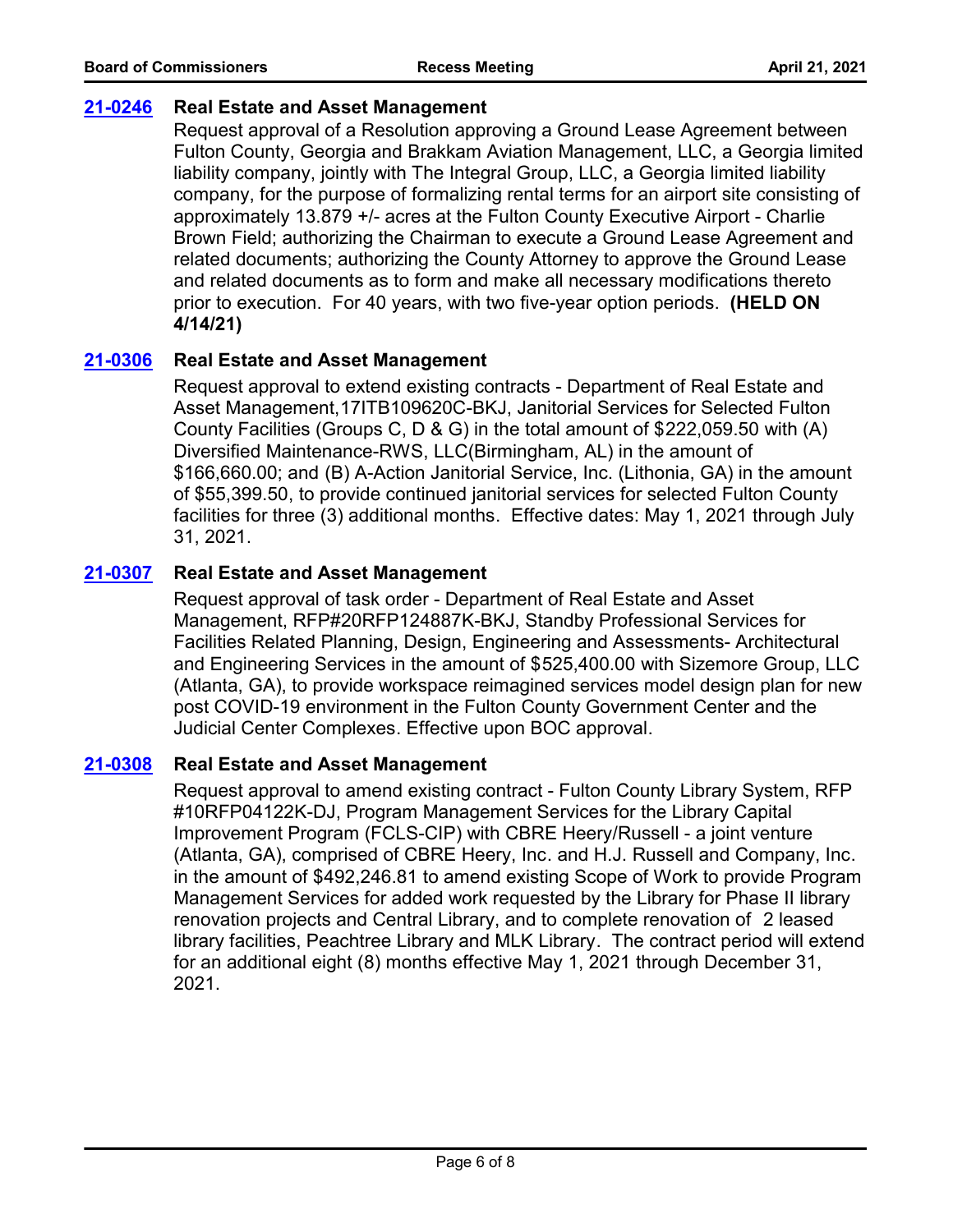# **Health and Human Services**

# **[21-0309](http://fulton.legistar.com/gateway.aspx?m=l&id=/matter.aspx?key=1816) Community Development**

Request approval to enter into a Memorandum of Agreement ("MOA") between Fulton County, as the GA 502 Fulton County Continuum of Care ("CoC") Collaborative Applicant, and the Georgia Department of Community Affairs on behalf of the Georgia Housing and Finance Authority ("GHFA"), regarding the implementation of a statewide Department of the U.S. Housing and Urban Development ("HUD") Homeless Management Information System ("HMIS"). Grant funding of \$76,484.00 and a Fulton County match of \$76,484.00 will support the use and the management of HMIS and related activities. The County Attorney is authorized to make modifications to the MOA and related document as to form prior to execution. The term is December 1, 2021 through November 30, 2022.

## **Infrastructure and Economic Development**

## **[21-0310](http://fulton.legistar.com/gateway.aspx?m=l&id=/matter.aspx?key=1712) Real Estate and Asset Management**

Request approval of a Statewide Contract - Department of Real Estate and Asset Management, SWC #99999-001-SPD0000086-0002, Expedited Mail & Package Delivery Services in the total amount of \$35,000.00 with United Parcel Service, Inc. (UPS) to provide expedited mail & package delivery services for Fulton County agencies. Effective dates: April 1, 2021 through July 3, 2021.

## **COMMISSIONERS' ACTION ITEMS**

## **[21-0219](http://fulton.legistar.com/gateway.aspx?m=l&id=/matter.aspx?key=1786) Board of Commissioners**

Request approval of a Resolution expressing the intent of the Board of Commissioners of Fulton County regarding the appointment, hiring, and termination powers of the Fulton County Board of Registration and Elections; and for other purposes. **(Ellis) (HELD ON 3/17/21 AND 4/14/21)**

## **[21-0220](http://fulton.legistar.com/gateway.aspx?m=l&id=/matter.aspx?key=1799) Board of Commissioners**

Request approval of a Resolution expressing the intent of the Board of Commissioners of Fulton County regarding the authority to terminate the Fulton County Elections Supervisor; and for other purposes. **(Arrington/Hall) (HELD ON 3/17/21 AND 4/14/21)**

## **[21-0278](http://fulton.legistar.com/gateway.aspx?m=l&id=/matter.aspx?key=1886) Board of Commissioners**

Request approval of a Resolution amending Article 2, Division 2, Subpart B of the Fulton County Code of Resolutions, to amend Subsection 118-50 regarding membership and qualifications of the Board of Directors of the Development Authority of Fulton County; and for other purposes. **(Arrington/Morris) (HELD ON 4/14/21)**